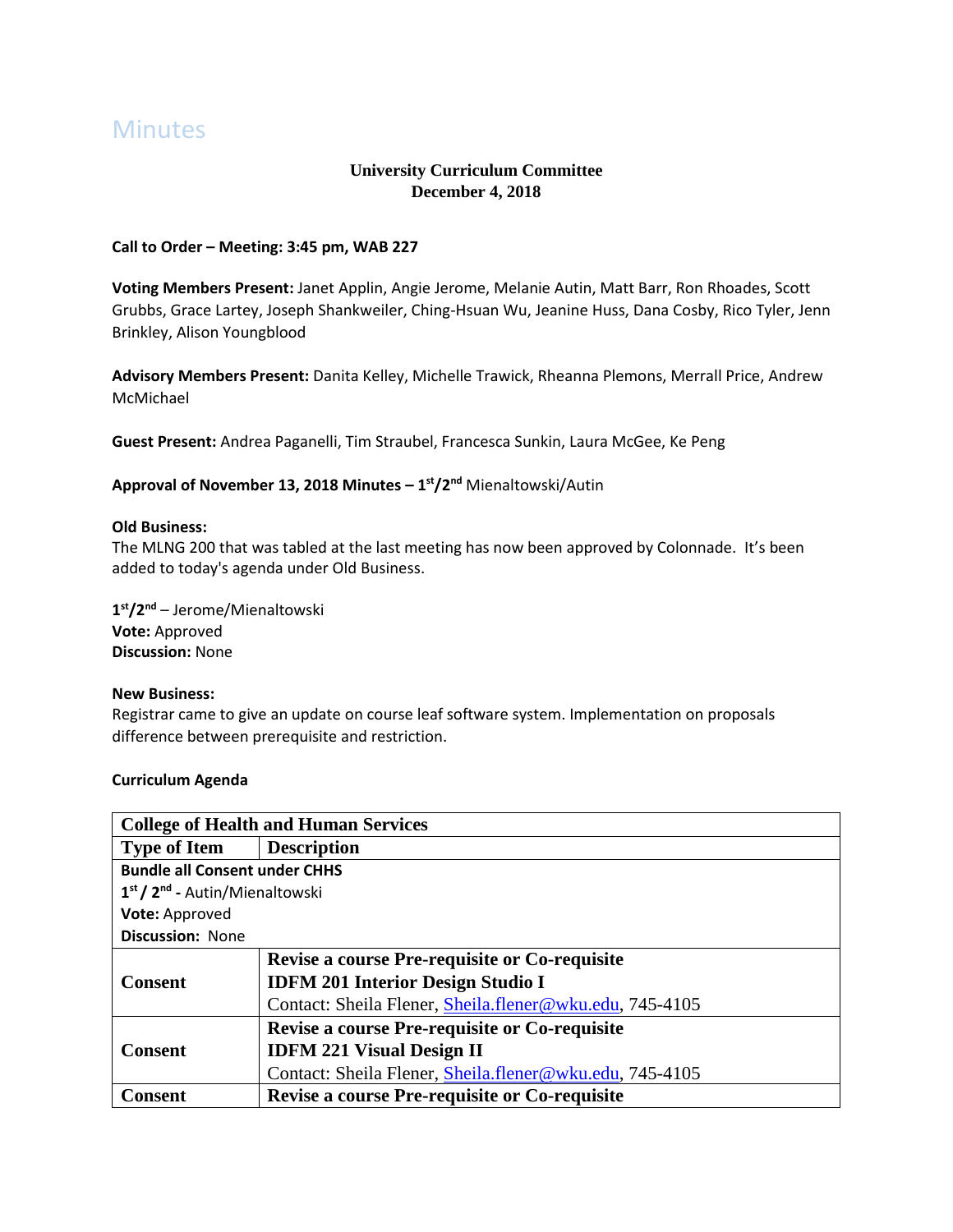|                | <b>IDFM 300 Interior Design Studio II</b>                 |
|----------------|-----------------------------------------------------------|
|                | Contact: Sheila Flener, Sheila.flener@wku.edu, 745-4105   |
|                | <b>Revise a course Pre-requisite or Co-requisite</b>      |
| <b>Consent</b> | <b>HMD 375 Meeting and convention Management</b>          |
|                | Contact: Tannaz Soltani, Tannaz.soltani@wku.edu, 745-4744 |
|                | Revise a course Pre-requisite or Co-requisite             |
| <b>Consent</b> | <b>IDFM 410 IDFM Internship</b>                           |
|                | Contact: Carrie Cox, carrie.cox@wku.edu, 270-745-3995     |
|                | <b>Revise a course Pre-requisite or Co-requisite</b>      |
| <b>Consent</b> | <b>IDFM 421 Portfolio Design</b>                          |
|                | Contact: Carrie Cox, carrie.cox@wku.edu, 270-745-3995     |
|                | <b>Revise a course Pre-requisite or Co-requisite</b>      |
| <b>Consent</b> | <b>IDFM 432 Visual Merchandising and Promotion</b>        |
|                | Contact: Carrie Cox, carrie.cox@wku.edu, 270-745-3995     |
|                | <b>Revise a course Pre-requisite or Co-requisite</b>      |
| <b>Consent</b> | <b>IDFM 433 Fashion Syntheses</b>                         |
|                | Contact: Carrie Cox, carrie.cox@wku.edu, 270-745-3995     |
|                | Revise a course Pre-requisite or Co-requisite             |
| <b>Consent</b> | <b>HMD 475 Advanced Hospitality Event Planning</b>        |
|                | Contact: Tannaz Soltani, Tannaz.soltani@wku.edu, 745-4744 |

| <b>Gordon Ford College of Business</b> |                                                              |  |
|----------------------------------------|--------------------------------------------------------------|--|
| <b>Type of Action</b>                  | <b>Description of Item and Contact Information</b>           |  |
| <b>Action Item</b>                     | <b>Action: Revise a Program</b>                              |  |
| 1 <sup>st</sup> /2 <sup>nd</sup>       | <b>Item: Minor in Marketing</b>                              |  |
| Mienaltowski /Autin                    | Contact person: Patricia Todd, patricia.todd@wku.edu, 5-2334 |  |
| Vote: Approved                         | <b>Discussion:</b> Talked about the required hours           |  |

| <b>Potter College of Arts &amp; Letters</b> |                                                                 |  |
|---------------------------------------------|-----------------------------------------------------------------|--|
| <b>Type of Item</b>                         | <b>Description of Item &amp; Contact Information</b>            |  |
| <b>Consent</b>                              | <b>Proposal to Revise Course Catalog Listing</b>                |  |
| 1 <sup>st</sup> / 2 <sup>nd</sup>           | Item: PS 352 - International Relations of the Middle East       |  |
| Jerome/Mienaltowski                         | Contact: Sol Kiasatpour, soleiman.kiasatpour@wku.edu, Phone: 5- |  |
| Vote: Approved                              | 6359                                                            |  |
| <b>Action</b>                               | <b>Proposal to Revise Course Number</b>                         |  |
| 1 <sup>st</sup> / 2 <sup>nd</sup>           | Item: CHIN 108 - Chinese Calligraphy                            |  |
| Mienaltowski/Autin                          | Contact Person: Ke Peng, ke.peng@wku.edu Phone: 5-5694          |  |
| Vote: Approved                              | <b>Discussion:</b> None                                         |  |
| <b>Action</b>                               | <b>Proposal to Create a New Course</b>                          |  |
| 1 <sup>st</sup> / 2 <sup>nd</sup>           | <b>Item: MUS 321 - Country Music</b>                            |  |
| Jerome/Youngblood                           | Contact person: John Martin, john.martin@wku.edu, Phone: 5-6890 |  |
| Vote: Approved                              | Discussion: Exempted because it's a colonnade.                  |  |